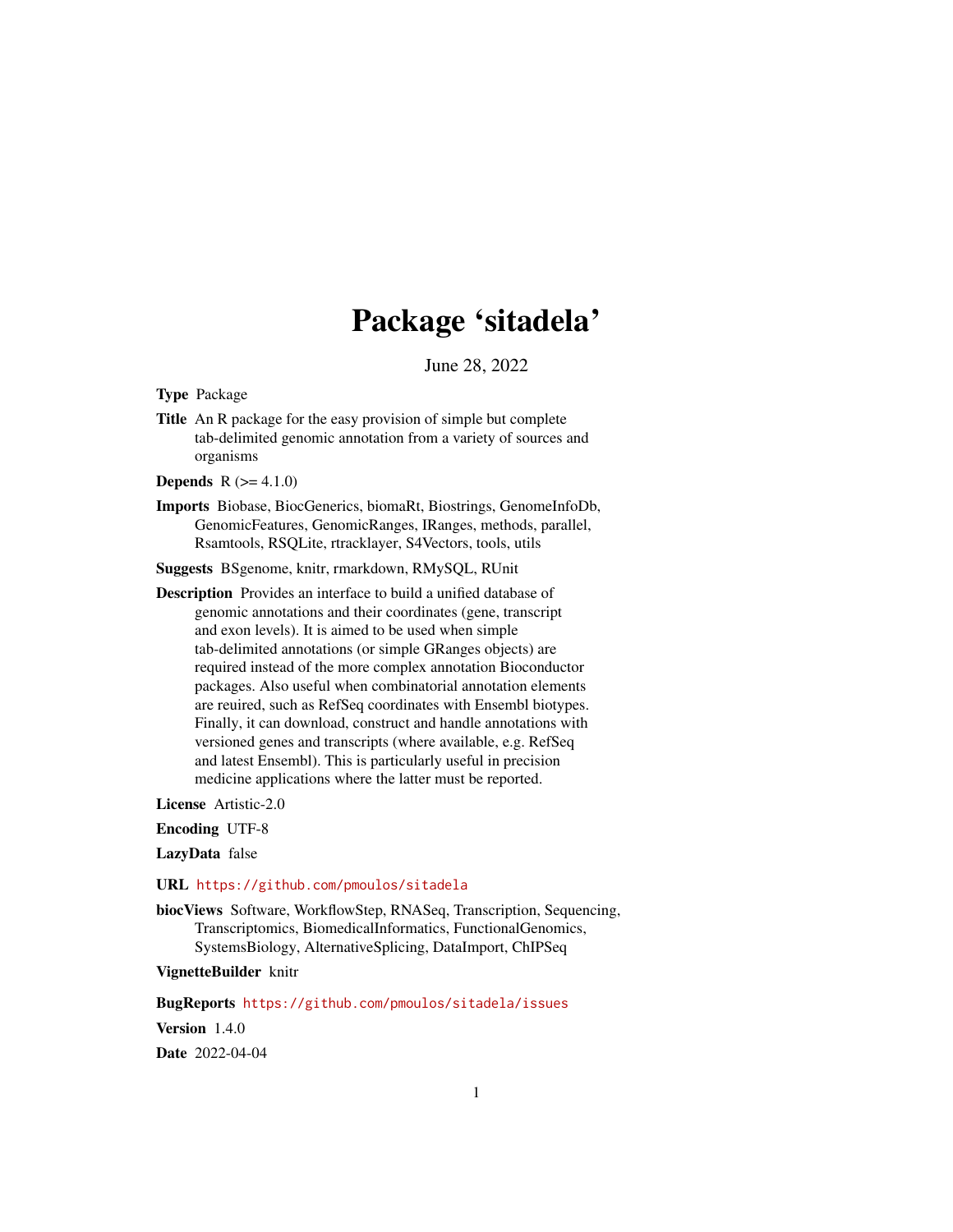#### <span id="page-1-0"></span>2 addAnnotation and 2 and 2 addAnnotation and 2 addAnnotation and 2 addAnnotation and 2 addAnnotation and 2 addAnnotation and 2 and 2 addAnnotation and 2 addAnnotation and 2 addAnnotation and 2 addAnnotation and 2 addAnnot

Collate 'argcheck.R' 'fromtxdb.R' 'query-ensembl.R' 'query-ncbi.R' 'query-refseq.R' 'query-ucsc.R' 'query-utils.R' 'reduceops.R' 'sitadela.R' 'testfuns.R' 'zzz.R'

git\_url https://git.bioconductor.org/packages/sitadela

git\_branch RELEASE\_3\_15

git\_last\_commit 4d09305

git\_last\_commit\_date 2022-04-26

Date/Publication 2022-06-28

Author Panagiotis Moulos [aut, cre]

Maintainer Panagiotis Moulos <moulos@fleming.gr>

### R topics documented:

#### **Index** 2008 **Index** 2008 **Index**

<span id="page-1-1"></span>addAnnotation *Build a local genomic regions annotation database*

#### Description

This function is the main annotation database creator of sitadela. It creates a local SQLite database for various organisms and categories of genomic regions. Annotations are retrieved in simple, tabdelimited or GRanges formats.

#### Usage

```
addAnnotation(organisms, sources, db = getDbPath(),
   versioned = FALSE, forceDownload = TRUE, retries = 5,
   rc = NULL, stopIfNotBS = FALSE)
```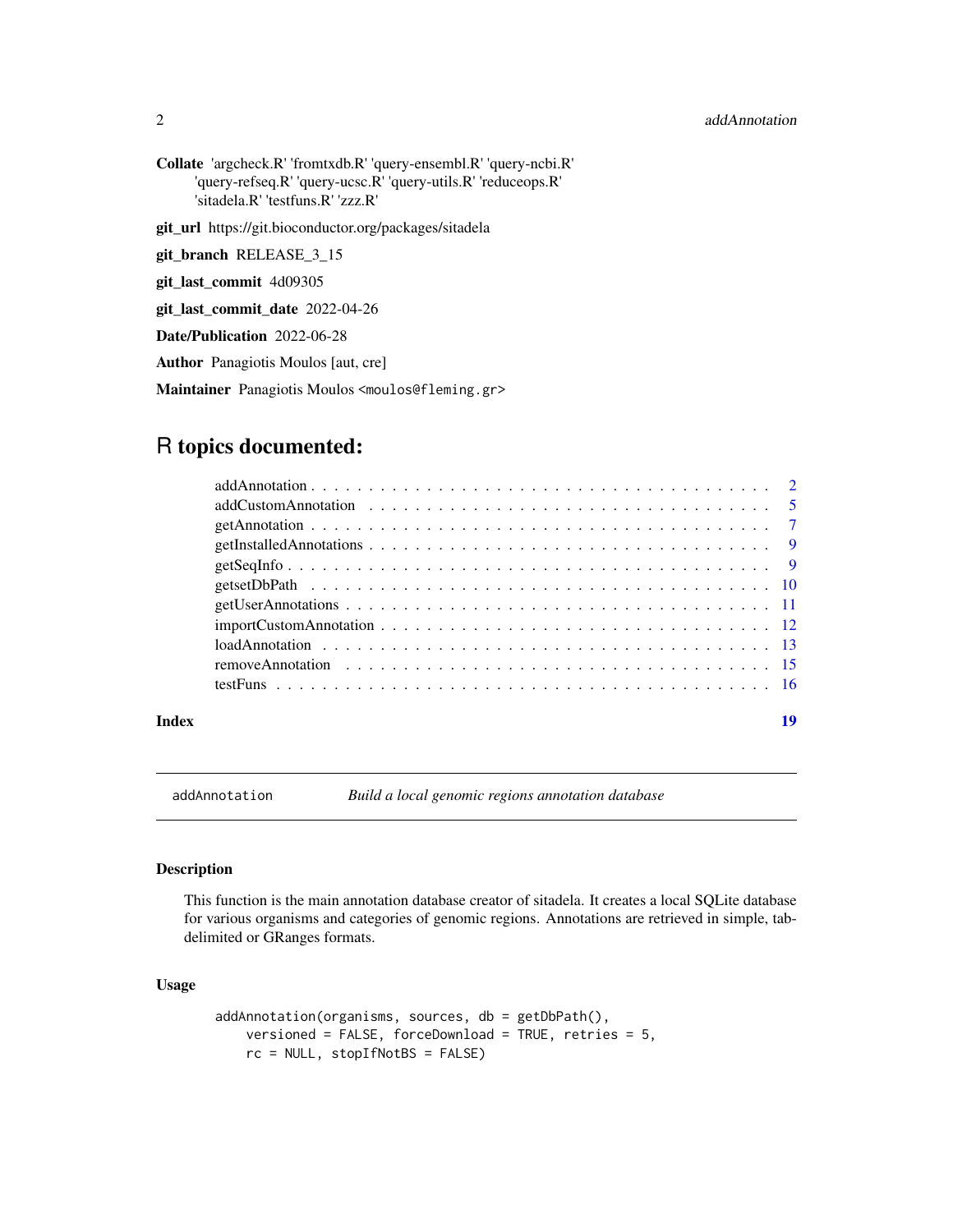#### addAnnotation 3

#### **Arguments**

| organisms     | a list of organisms and versions for which to download and build annotations.<br>See also Details.                                                                                                                                      |
|---------------|-----------------------------------------------------------------------------------------------------------------------------------------------------------------------------------------------------------------------------------------|
| sources       | a character vector of public sources from which to download and build annota-<br>tions. It can be one or more of "ensembl", "ucsc", "refseq" or "ncbi". See<br>also Details.                                                            |
| db            | a valid path (accessible at least by the current user) where the annotation database<br>will be set up. It defaults to system. file(package = "sitadela"), "annotation. sqlite")<br>that is, the installation path of sitadela package. |
| versioned     | create an annotation database with versioned genes and transcripts, when possi-<br>ble.                                                                                                                                                 |
| forceDownload | by default, addAnnotation will not download an existing annotation again (FALSE).<br>Set to TRUE if you wish to update the annotation database for a particular version.                                                                |
| retries       | how many times should the annotation worker try to re-connect to internet re-<br>sources in case of a connection problem or failure.                                                                                                    |
| rc            | fraction $(0-1)$ of cores to use in a multicore system. It defaults to NULL (no<br>parallelization). Sometimes used for building certain annotation types.                                                                              |
| stopIfNotBS   | stop or warn (default) if certain BSgenome packages are not present. See also<br>Details.                                                                                                                                               |

#### Details

Regarding the organisms argument, it is a list with specific format which instructs addAnnotation on which organisms and versions to download from the respective sources. Such a list may have the format: organisms=list(hg19=75, mm9=67, mm10=96:97) This is explained as follows:

- A database comprising the human genome versions hg19 and the mouse genome versions mm9, mm10 will be constructed.
- If "ensembl" is in sources, version 75 is downloaded for hg19 and versions 67, 96, 97 for mm9, mm10.
- If "ucsc" or "refseq" are in sources, the latest versions are downloaded and marked by the download date. As UCSC and RefSeq versions are not accessible in the same way as Ensembl, this procedure cannot always be replicated.

organisms can also be a character vector with organism names/versions (e.g. organisms =  $c("mm10", "hg19"),$ then the latest versions are downloaded in the case of Ensembl.

The supported supported organsisms are, for human genomes "hg18", "hg19" or "hg38", for mouse genomes "mm9", "mm10", for rat genomes "rn5" or "rn6", for drosophila genome "dm3" or "dm6", for zebrafish genome "danrer7", "danrer10" or "danrer11", for chimpanzee genome "pantro4", "pantro5", for pig genome "susscr3", "susscr11", for Arabidopsis thaliana genome "tair10" and for Equus caballus genome "equcab2" and "equcab3". Finally, it can be "USER\_NAMED\_ORG" with a custom organism which has been imported to the annotation database by the user using a GTF/GFF file. For example org="mm10\_p1".

Regarding sources, "ucsc" corresponds to UCSC Genome Browser annotated transcripts, "refseq" corresponds to UCSC RefSeq maintained transcripts while "ncbi" corresponds to NCBI RefSeq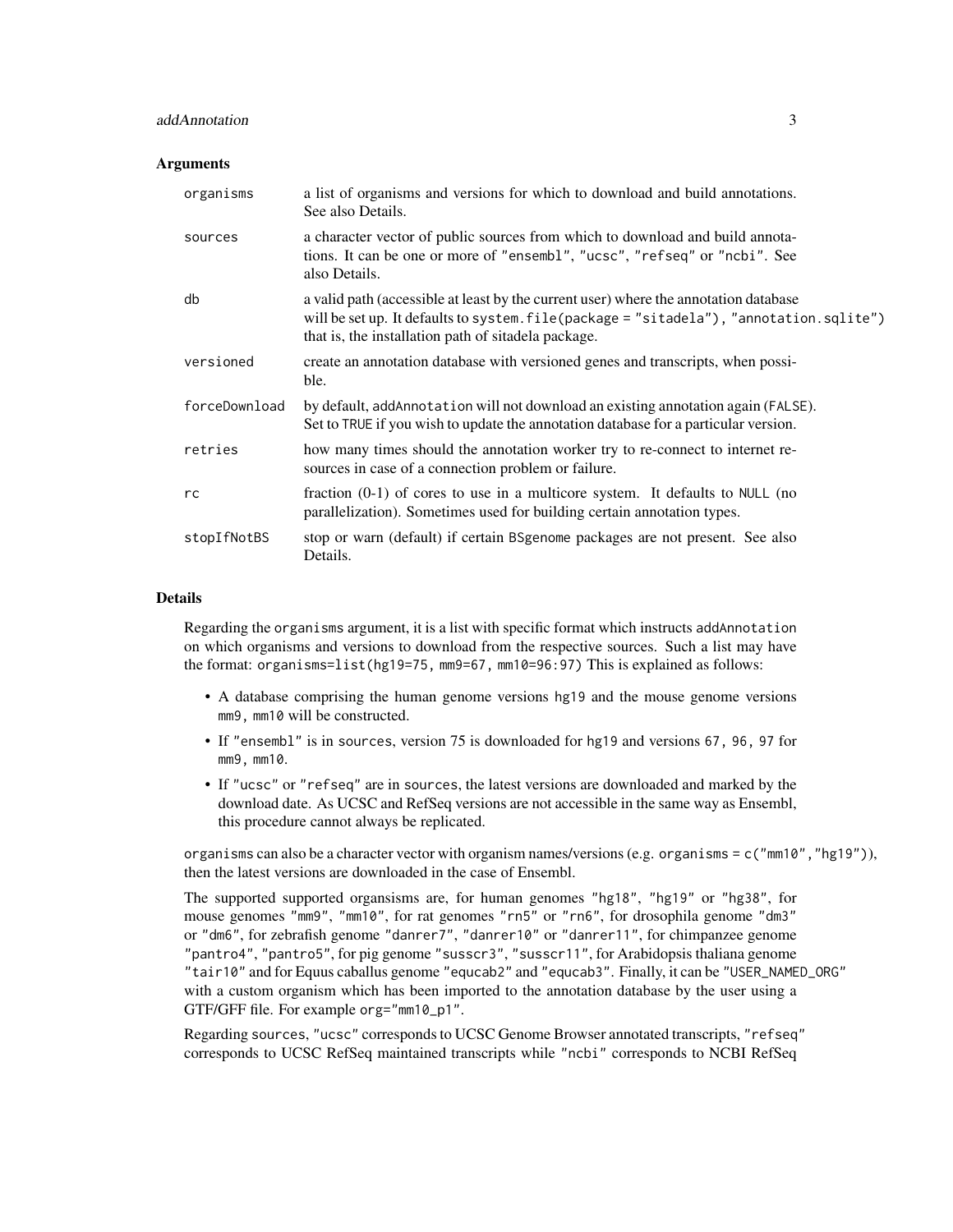annotated and maintained transcripts. UCSC, RefSeq and NCBI annotations are constructed by querying the UCSC Genome Browser database.

Regarding stopIfNotBS, when sources includes "ucsc", "refseq" or "ncbi", the GC content of a gene is not available as a database attribute as with Ensembl and has to be calculated if to be included in the respective annotation. For this reason, sitadela uses 'BSgenome' packages. If stopIfNotBS=FALSE (default), then the annotation building continues and GC content is NA for the missing 'BSgenome' packages.If stopIfNotBS=FALSE, then building stops until all the required packages for the selected organisms become available (installed by the user).

#### Value

The function does not return anything. Only the SQLite database is created or updated.

#### Author(s)

Panagiotis Moulos

```
# Build a test database with one genome
myDb <- file.path(tempdir(),"testann.sqlite")
organisms <- list(mm10=100)
sources <- "ensembl"
# If the example is not running in a multicore system, rc is ignored
#addAnnotation(organisms,sources,db=myDb,rc=0.5)
# A more complete case, don't run as example
# Since we are using Ensembl, we can also ask for a version
#organisms <- list(
# mm9=67,
# mm10=96:97,
# hg19=75,
# hg38=96:97
#)
#sources <- c("ensembl", "refseq")
## Build on the default location (depending on package location, it may
## require root/sudo)
#addAnnotation(organisms,sources)
## Build on an alternative location
#myDb <- file.path(path.expand("~"),"my_ann.sqlite")
#addAnnotation(organisms,sources,db=myDb)
```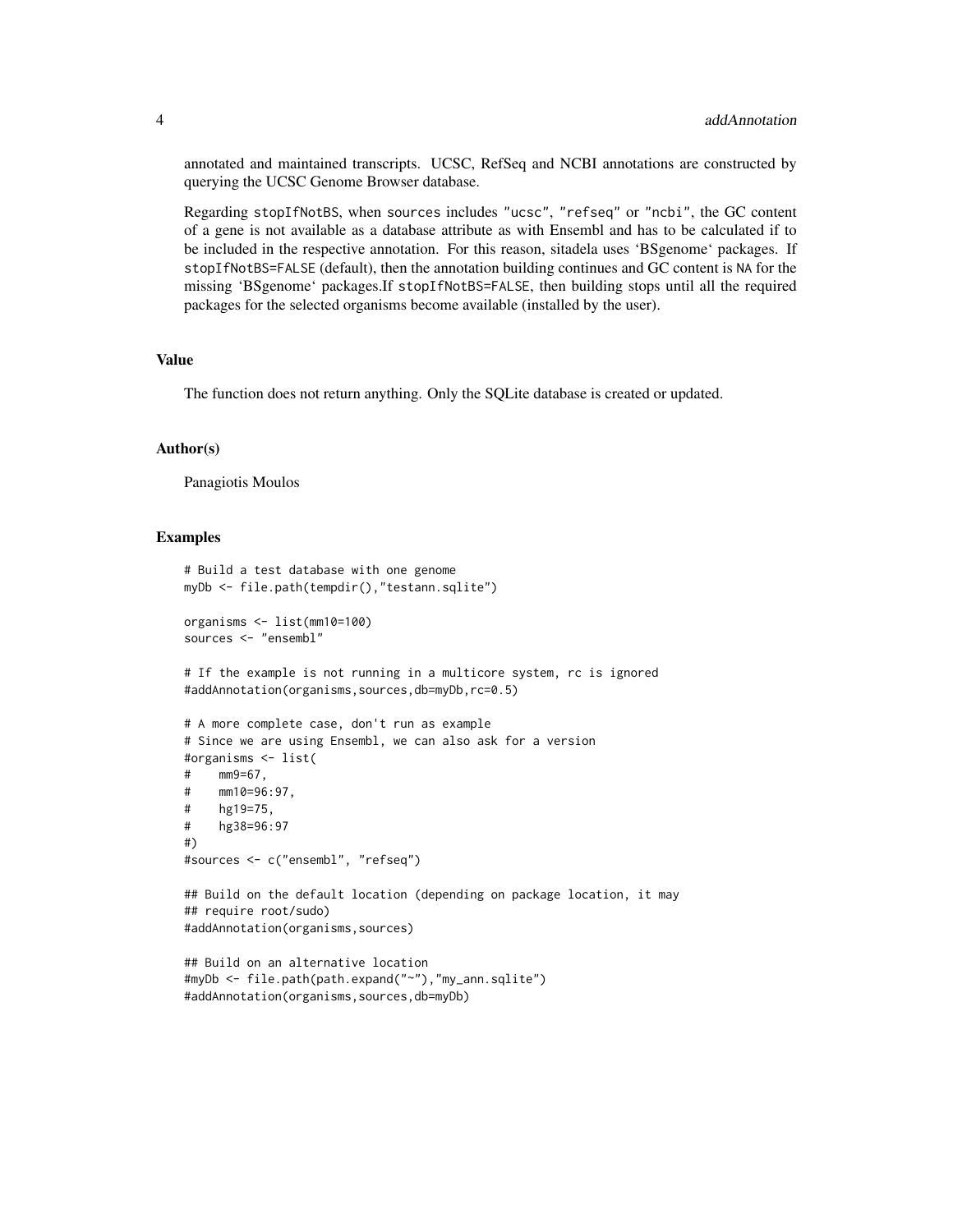<span id="page-4-1"></span><span id="page-4-0"></span>addCustomAnnotation *Import custom annotation to existing or new sitadela annotation database from GTF file*

#### **Description**

This function imports a GTF file with some custom annotation to a sitadela annotation database.

#### Usage

```
addCustomAnnotation(gtfFile, metadata, db = getDbPath(),
    rewrite=TRUE)
```
#### Arguments

| gtfFile  | a GTF file containing the gene structure of the organism to be imported.                                                                                                                                                                                  |
|----------|-----------------------------------------------------------------------------------------------------------------------------------------------------------------------------------------------------------------------------------------------------------|
| metadata | a list with additional information about the annotation to be imported. See De-<br>tails.                                                                                                                                                                 |
| db       | a valid path (accessible at least by the current user) where the annotation database<br>will be set up. It defaults to system. file(package = "sitadela"), "annotation. sqlite")<br>that is, the installation path of sitadela package. See also Details. |
| rewrite  | if custom annotation found, rewrite? (default FALSE). Set to TRUE if you wish to<br>update the annotation database for a particular custom annotation.                                                                                                    |

#### Details

Regarding the metadata argument, it is a list with specific format which instructs addCustomAnnotation on importing the custom annotation. Such a list may has the following members:

- organism a name of the organism which is imported (e.g. "my\_mm9"). This is the only mandatory member.
- source a name of the source for this custom annotation (e.g. "my\_mouse\_db"). If not given or NULL, the word "inhouse" is used.
- version a string denoting the version. If not given or NULL, current date is used.
- chromInfo it can be one of the following:
	- a tab-delimited file with two columns, the first being the chromosome/sequence names and the second being the chromosome/sequence lengths.
	- a BAM file to read the header from and obtain the required information
	- a [data.frame](#page-0-0) with one column with chromosome lengths and chromosome names as rownames.

See the examples below for a metadata example.

Regarding db, this controls the location of the installation database. If the default is used, then there is no need to provide the local database path to any function that uses the database. Otherwise, the user will either have to provide this each time, or the annotation will have to be downloaded and used on-the-fly.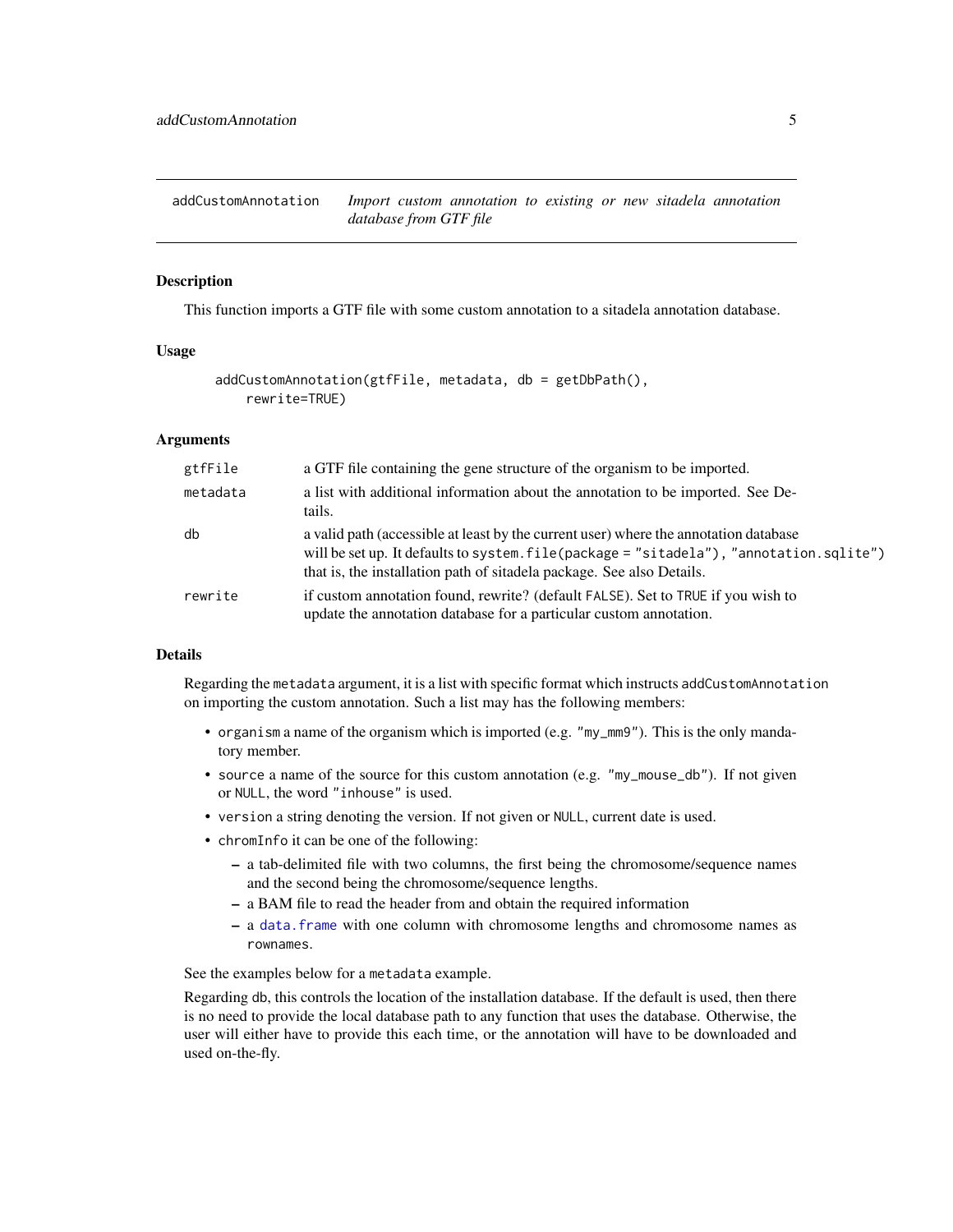The function does not return anything. Only the SQLite database is created or updated.

#### Author(s)

Panagiotis Moulos

```
# Dummy database as example
customDir <- file.path(tempdir(),"test_custom")
dir.create(customDir)
myDb <- file.path(customDir,"testann.sqlite")
chromInfo <- data.frame(length=c(1000L,2000L,1500L),
   row.names=c("A","B","C"))
# Build with the metadata list filled (you can also provide a version)
if (.Platform$OS.type == "unix") {
    addCustomAnnotation(
        gtfFile=file.path(system.file(package="sitadela"),
            "dummy.gtf.gz"),
        metadata=list(
            organism="dummy",
            source="dummy_db",
            version=1,
            chromInfo=chromInfo
        ),
        db=myDb
   )
    # Try to retrieve some data
   myGenes <- loadAnnotation(genome="dummy",refdb="dummy_db",
        type="gene",db=myDb)
   myGenes
}
## Real data!
## Setup a temporary directory to download files etc.
#customDir <- file.path(tempdir(),"test_custom")
#dir.create(customDir)
#myDb <- file.path(customDir,"testann.sqlite")
## Gene annotation dump from Ensembl
#download.file(paste0("ftp://ftp.ensembl.org/pub/release-98/gtf/",
# "dasypus_novemcinctus/Dasypus_novemcinctus.Dasnov3.0.98.gtf.gz"),
# file.path(customDir,"Dasypus_novemcinctus.Dasnov3.0.98.gtf.gz"))
## Chromosome information will be provided from the following BAM file
## available from Ensembl
#bamForInfo <- paste0("ftp://ftp.ensembl.org/pub/release-98/bamcov/",
```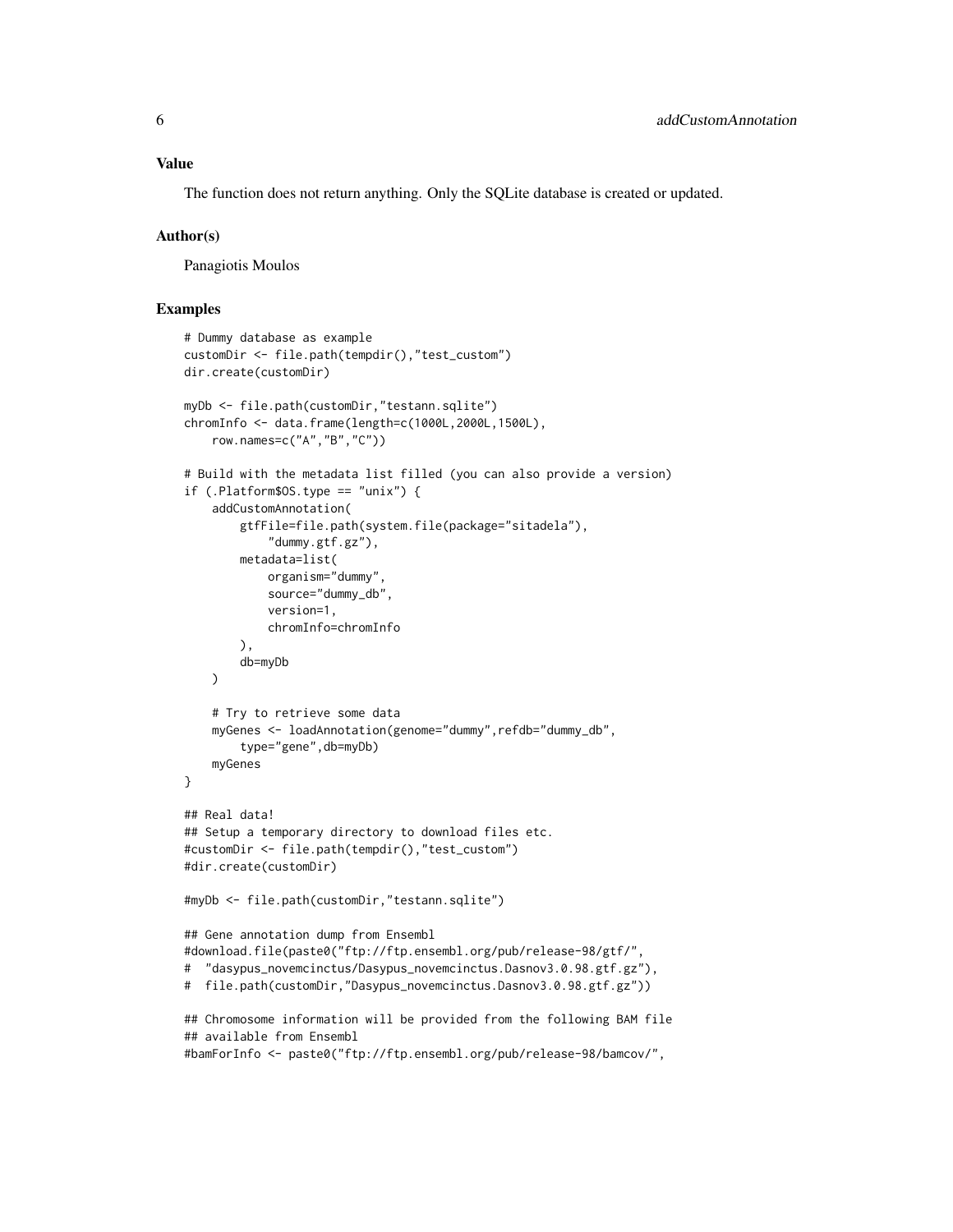#### <span id="page-6-0"></span>getAnnotation 7

```
# "dasypus_novemcinctus/genebuild/Dasnov3.broad.Ascending_Colon_5.1.bam")
```
## Build with the metadata list filled (you can also provide a version) #addCustomAnnotation(

```
# gtfFile=file.path(customDir,"Dasypus_novemcinctus.Dasnov3.0.98.gtf.gz"),
# metadata=list(
# organism="dasNov3_test",
# source="ensembl_test",
# chromInfo=bamForInfo
# ),
# db=myDb
#)
## Try to retrieve some data
#dasGenes <- loadAnnotation(genome="dasNov3_test",refdb="ensembl_test",
# type="gene",db=myDb)
#dasGenes
```
getAnnotation *Annotation downloader*

#### Description

For Ensembl based annotations, this function connects to the EBI's Biomart service using the package biomaRt and downloads annotation elements (gene co-ordinates, exon co-ordinates, gene identifications, biotypes etc.) for each of the supported organisms. For UCSC/RefSeq annotations, it connects to the respective UCSC SQL databases if the package RMySQL is present, otherwise it downloads flat files and build a temporary SQLite database to make the necessary build queries. Gene and transcript versions can be attached (when available) using the tv argument. This is very useful when transcript versioning is required, such as several precision medicine applications.

#### Usage

```
getAnnotation(org, type, refdb = "ensembl", ver = NULL,
   tv = FALSE, rc = NULL)
```
#### Arguments

| org   | the organism for which to download annotation (one of the supported ones, see<br>Details).                                                                                                              |
|-------|---------------------------------------------------------------------------------------------------------------------------------------------------------------------------------------------------------|
| type  | the transcriptional unit annotation level to load. It can be one of "gene" (de-<br>fault), "transcript", "utr", "transexon", "transutr", "exon". See Details<br>for further explanation of each option. |
| refdb | the online source to use to fetch annotation. It can be "ensembl" (default),<br>"ucsc", "refseq" or "ncbi". In the later three cases, an SQL connection is<br>opened with the UCSC public databases.    |
| ver   | the version of the annotation to use.                                                                                                                                                                   |
| tv    | attach or not gene/transcript version to gene/transcript name. Defaults to FALSE.                                                                                                                       |
| rc    | Fraction of cores to use. Same as the rc in addAnnotation.                                                                                                                                              |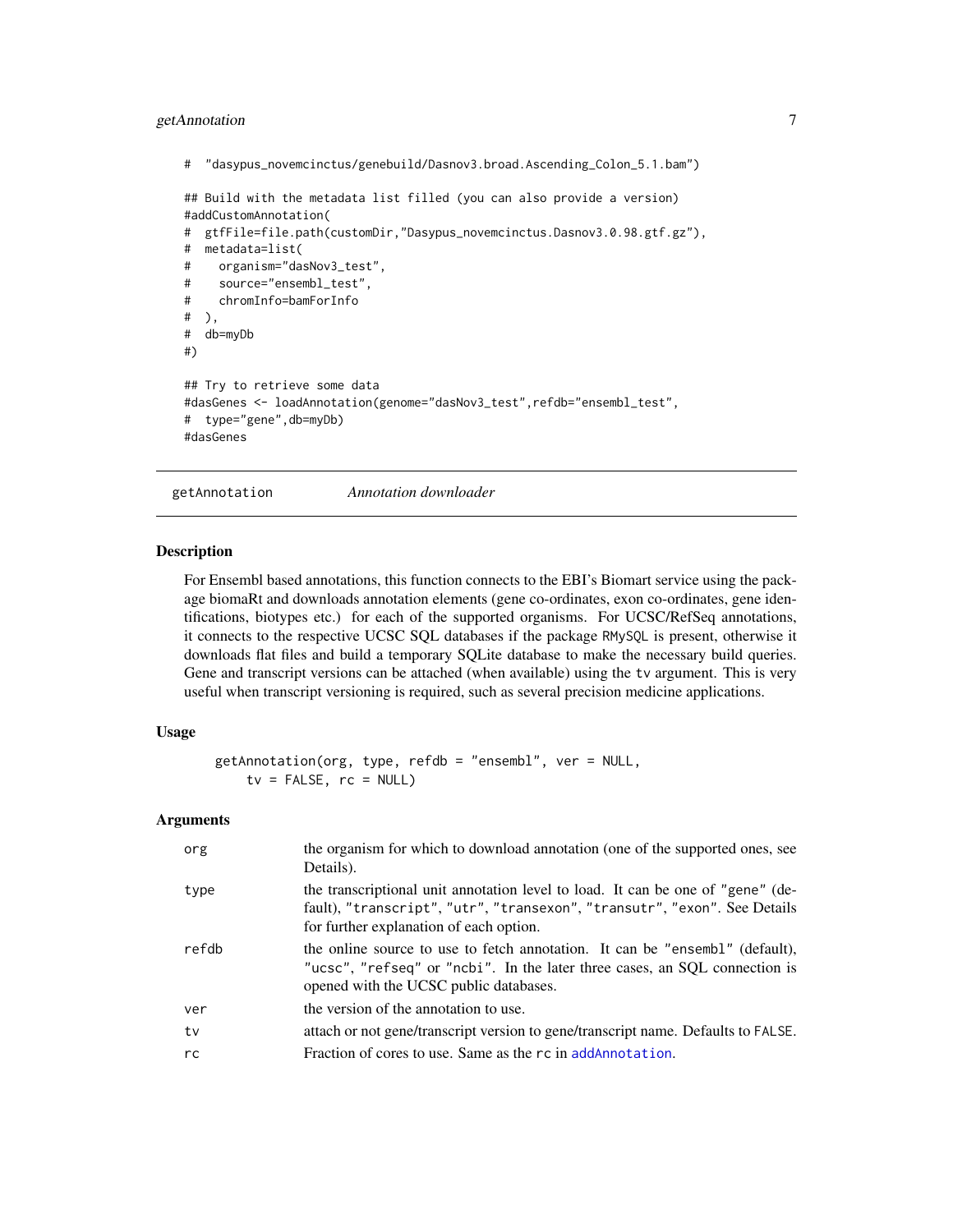#### Details

Regarding org, it can be, for human genomes "hg18", "hg19" or "hg38", for mouse genomes "mm9", "mm10", for rat genomes "rn5" or "rn6", for drosophila genome "dm3" or "dm6", for zebrafish genome "danrer7", "danrer10" or "danrer11", for chimpanzee genome "pantro4", "pantro5", for pig genome "susscr3", "susscr11", for Arabidopsis thaliana genome "tair10" and for Equus caballus genome "equcab2" and "equcab3". Finally, it can be "USER\_NAMED\_ORG" with a custom organism which has been imported to the annotation database by the user using a GTF/GFF file. For example org="mm10\_p1".

Regarding type, it defines the level of transcriptional unit (gene, transcript, 3' UTR, exon) coordinates to be loaded or fetched if not present. The following types are supported:

- "gene": canonical gene coordinates are retrieved from the chosen database.
- "transcript": all transcript coordinates are retrieved from the chosen database.
- "utr": all 3' UTR coordinates are retrieved from the chosen database, grouped per gene.
- "transutr": all 3' UTR coordinates are retrieved from the chosen database, grouped per \ transcript.
- "transexon": all exon coordinates are retrieved from the chosen database, grouped per transcript.
- "exon": all exon coordinates are retrieved from the chosen database.

#### Value

A data frame with the canonical genes, transcripts, exons or 3' UTRs of the requested organism. When type="genes", the data frame has the following columns: chromosome, start, end, gene id, gc\_content, strand, gene\_name, biotype. When type="exon" and type="transexon" the data frame has the following columns: chromosome, start, end, exon id, gene id, strand, gene name, biotype. When type="utr" or type="transutr", the data frame has the following columns: chromosome, start, end, transcript\_id, gene\_id, strand, gene\_name, biotype. The latter applies to when type="transcript". The gene\_id and exon\_id correspond to type="transcript" Ensembl, UCSC or RefSeq gene, transcript and exon accessions respectively. The gene\_name corresponds to HUGO nomenclature gene names.

#### Note

The data frame that is returned contains only "canonical" chromosomes for each organism. It does not contain haplotypes or non-anchored sequences and does not contain mitochondrial chromosomes.

#### Author(s)

Panagiotis Moulos

```
mm10Genes <- getAnnotation("mm10","gene")
```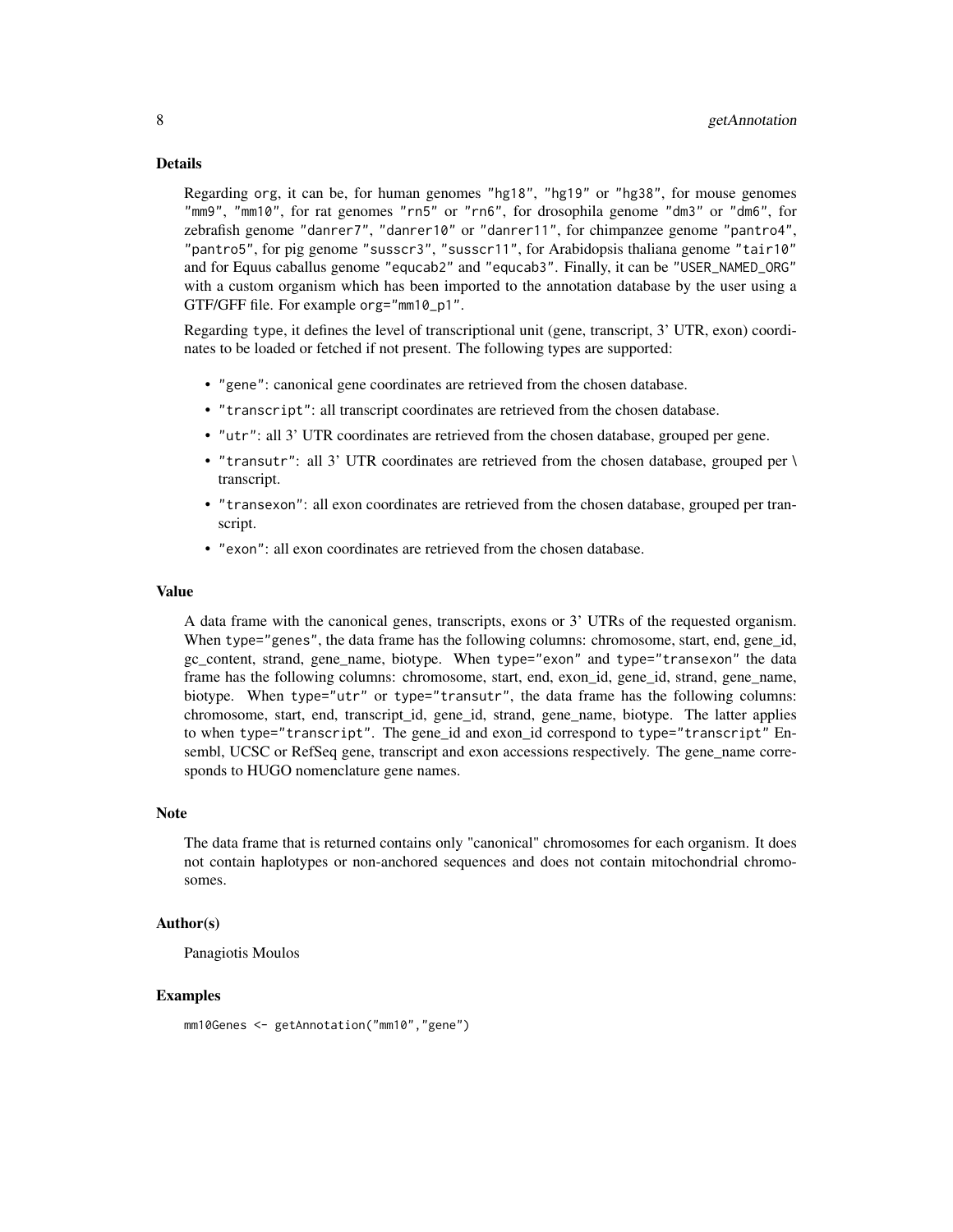<span id="page-8-1"></span><span id="page-8-0"></span>getInstalledAnnotations

*List installed sitadela annotations*

#### Description

This function returns a data frame with information on locally installed, supported or custom, annotations.

#### Usage

```
getInstalledAnnotations(obj = NULL)
```
#### Arguments

obj NULL or the path to a sitadela SQLite annotation database. If NULL, the function will try to guess the location of the SQLite database.

#### Value

The function returns a data. frame object with the installed local annotations.

#### Author(s)

Panagiotis Moulos

#### Examples

```
db <- file.path(system.file(package="sitadela"),
    "annotation.sqlite")
if (file.exists(db))
    ig <- getInstalledAnnotations(obj=db)
```
getSeqInfo *Retrieve sequence length and other information*

#### Description

This function retrieves sequence (chromosome) length and other information for a set of reference sequences for a sitadela supported organism. If the organism is supported by the [getChromInfoFromUCSC](#page-0-0) of the GenomeInfoDb package, then this function is used, otherwise, a directo download from the UCSC golden path takes place to retrieve the required data.

#### Usage

getSeqInfo(org, asSeqinfo = FALSE)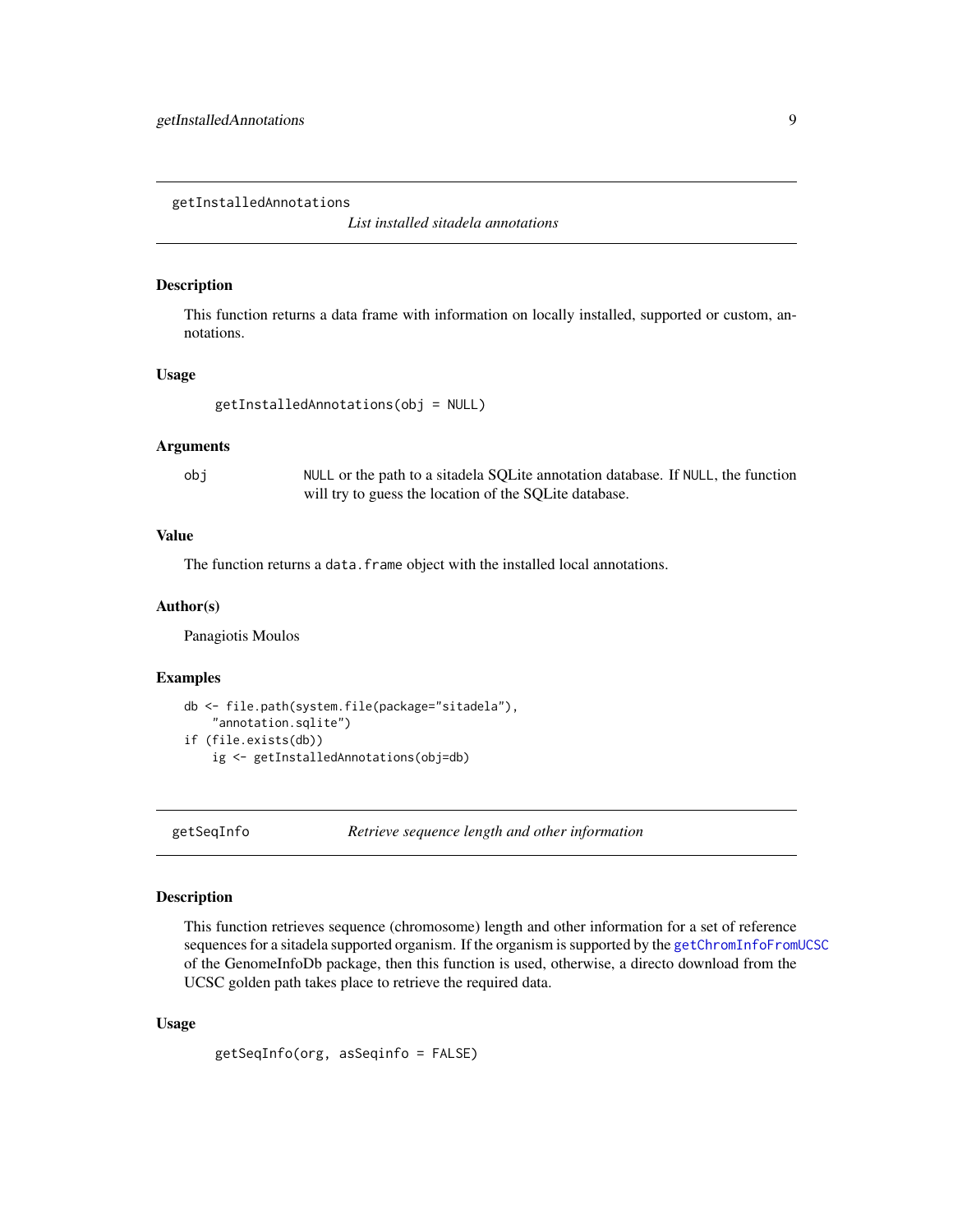<span id="page-9-0"></span>10 getsetDbPath

#### Arguments

| org       | a supported organism to retrieve sequence (aka chromosome) information for.<br>See also addAnnotation about supported organisms. |
|-----------|----------------------------------------------------------------------------------------------------------------------------------|
| asSeginfo | return a Seginfo object or a data. frame.                                                                                        |

#### Value

The function returns a Seqinfo or a data. frame with the a subset of a Seqinfo information. See also [Seqinfo](#page-0-0).

#### Author(s)

Panagiotis Moulos

#### Examples

```
require(GenomeInfoDb)
s <- getSeqInfo("mm10")
```
getsetDbPath *Get and set sitadela default database path*

#### Description

The setDbPath and getDbPath functions are used to set and get the path to a sitadela annotation database. If not explicitly provided, it defaults to file.path(system.file(package="sitadela"),"annotation.sqlite' Essentially, the setter function adds an option to the R environment pointing to the desired path.

#### Usage

setDbPath(db = NULL) getDbPath()

#### Arguments

db path to a valid SQLite database file.

#### Value

This function does not have a return value.

#### Author(s)

Panagiotis Moulos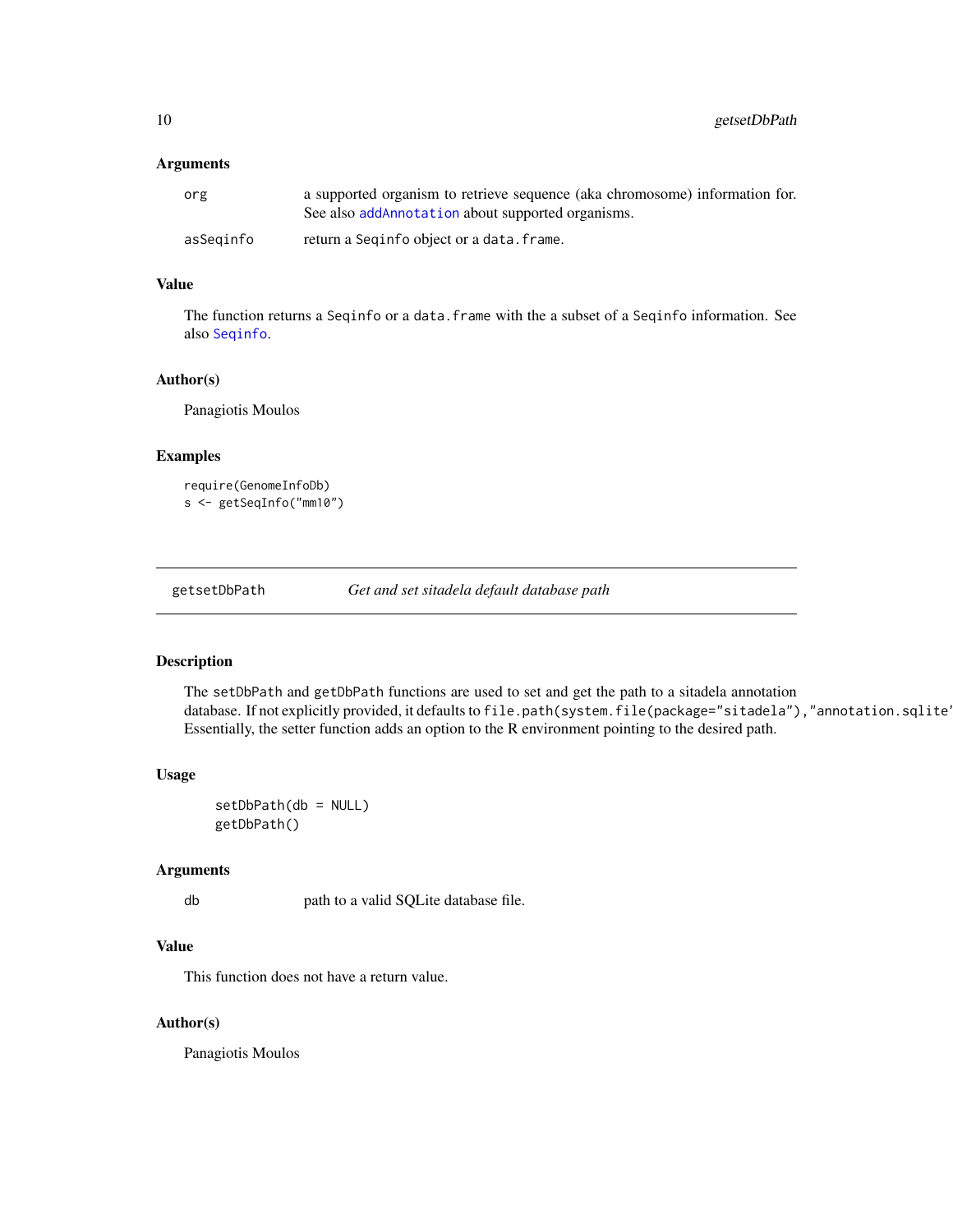#### <span id="page-10-0"></span>getUserAnnotations 11

#### Examples

```
myPath <- "/home/me/test.sqlite"
setDbPath(myPath)
getDbPath()
```
getUserAnnotations *List installed custom user-defined sitadela annotations*

#### Description

This function returns a data frame with information on locally installed, custom user-defined annotations only. For a list of all annotations, see [getInstalledAnnotations](#page-8-1).

#### Usage

```
getUserAnnotations(obj = NULL)
```
#### Arguments

obj NULL or the path to a sitadela SQLite annotation database. If NULL, the function will try to guess the location of the SQLite database.

#### Value

The function returns a data. frame object with the installed, custom, user-defined local annotations only.

#### Author(s)

Panagiotis Moulos

```
db <- file.path(system.file(package="sitadela"),
    "annotation.sqlite")
if (file.exists(db))
   u <- getUserAnnotations(obj=db)
```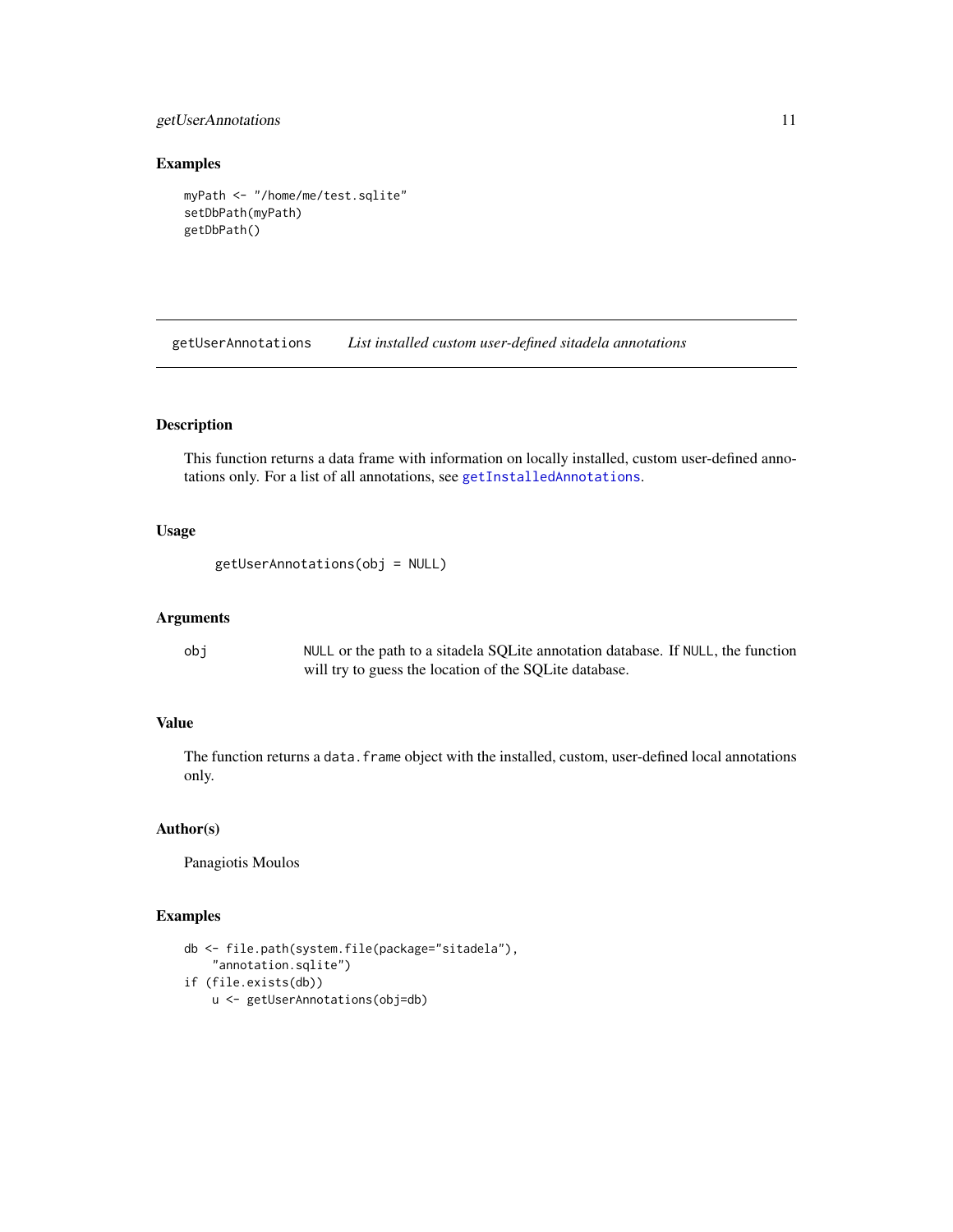```
importCustomAnnotation
```
*Import a metaseqR2 custom annotation element*

#### Description

This function imports a custom GTF/GFF file in a manner helpful for the addition of custom annotations to sitadela.

#### Usage

```
importCustomAnnotation(gtfFile, metadata,
   type = c("gene", "transcript", "utr",
       "transexon", "transutr", "exon"))
```
#### Arguments

| gtfFile  | a GTF file containing the gene structure of the organism to be imported.                                                    |
|----------|-----------------------------------------------------------------------------------------------------------------------------|
| metadata | a list with additional information about the annotation to be imported. The same<br>as in the addCustomAnnotation man page. |
| type     | same as the type in loadAnnotation.                                                                                         |

#### Value

The function returns a GenomicRanges object with the requested annotation.

#### Author(s)

Panagiotis Moulos

```
# Dummy GTF as example
chromInfo <- data.frame(length=c(1000L,2000L,1500L),
   row.names=c("A","B","C"))
# Build with the metadata list filled (you can also provide a version)
if (.Platform$OS.type == "unix" && !grepl("^darwin",R.version$os)) {
    myGenes <- importCustomAnnotation(
       gtfFile=file.path(system.file(package="sitadela"),
            "dummy.gtf.gz"),
       metadata=list(
            organism="dummy",
            source="dummy_db",
            version=1,
            chromInfo=chromInfo
       ),
       type="gene"
```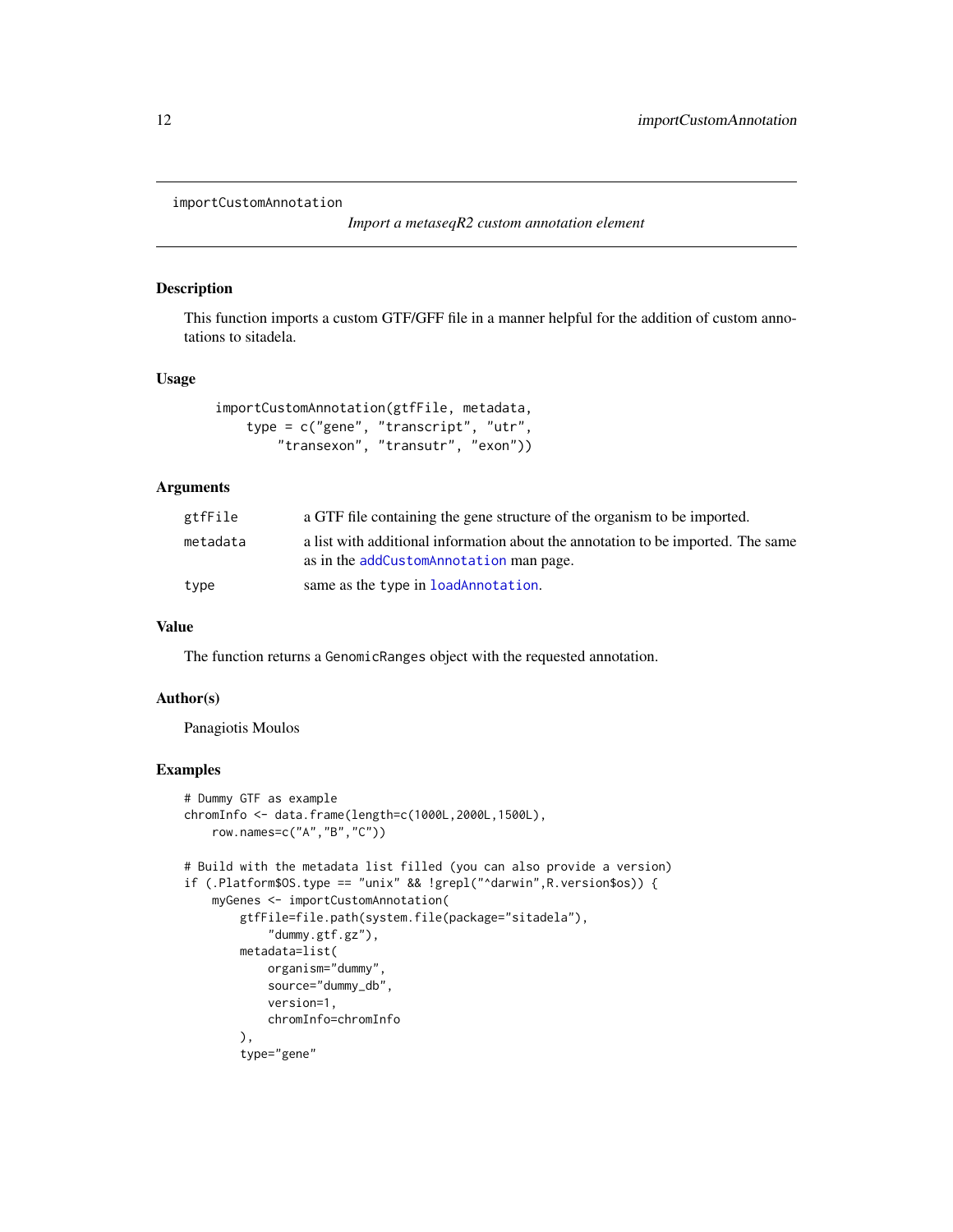#### <span id="page-12-0"></span>loadAnnotation 13

```
)
}
## Real data!
## Gene annotation dump from Ensembl
#download.file(paste0("ftp://ftp.ensembl.org/pub/release-98/gtf/",
# "dasypus_novemcinctus/Dasypus_novemcinctus.Dasnov3.0.98.gtf.gz"),
# file.path(tempdir(),"Dasypus_novemcinctus.Dasnov3.0.98.gtf.gz"))
## Build with the metadata list filled (you can also provide a version)
#dasGenes <- importCustomAnnotation(
# gtfFile=file.path(tempdir(),"Dasypus_novemcinctus.Dasnov3.0.98.gtf.gz"),
# metadata=list(
# organism="dasNov3_test",
# source="ensembl_test"
# ),
# type="gene"
#)
```
<span id="page-12-1"></span>loadAnnotation *Load a sitadela simple annotation element*

#### Description

This function loads an annotation element from a local sitadela annotation database. If the annotation is not found and the organism is supported, the annotation is fetched and created on the fly but not imported in the local database. Use addAnnotation for this purpose (build/update/add annotations).

#### Usage

```
loadAnnotation(genome, refdb,
    type = c("gene", "transcript", "utr",
        "transutr", "transexon", "exon"),
   version="auto", wtv = FALSE,
   db = getDbPath(), summarized = FALSE,
   asdf = FALSE, rc = NULL)
```
#### Arguments

| genome  | a sitadela supported organism or a custom organism name imported by the user.                                                                                                                           |
|---------|---------------------------------------------------------------------------------------------------------------------------------------------------------------------------------------------------------|
| refdb   | a situated as a situation source or a custom name imported by the user.                                                                                                                                 |
| type    | the transcriptional unit annotation level to load. It can be one of "gene" (de-<br>fault), "transcript", "utr", "transexon", "transutr", "exon". See Details<br>for further explanation of each option. |
| version | the version of the annotation to use. See Details.                                                                                                                                                      |
| wtv     | load annotations with versioned genes and transcripts when/where available.                                                                                                                             |
|         |                                                                                                                                                                                                         |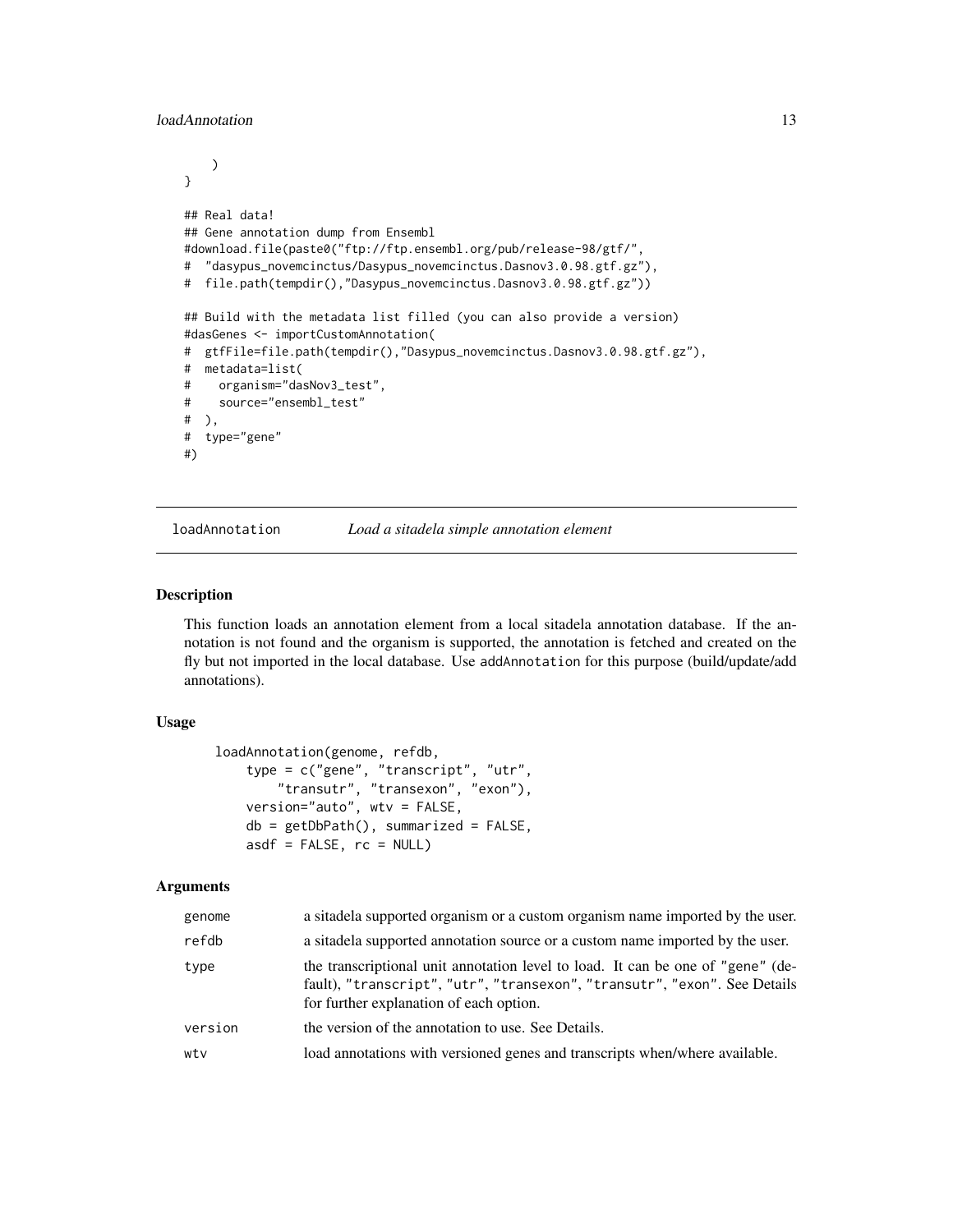<span id="page-13-0"></span>

| db         | same as the db in addAnnotation.                                                         |
|------------|------------------------------------------------------------------------------------------|
| summarized | if TRUE, retrieve summarized, non-overlaping elements where appropriate (e.g.<br>exons). |
| asdf       | return the result as a data. frame (default FALSE).                                      |
| rc         | same as the rc in addAnnotation.                                                         |

#### Details

Regarding org, it can be, for human genomes "hg18", "hg19" or "hg38", for mouse genomes "mm9", "mm10", for rat genomes "rn5" or "rn6", for drosophila genome "dm3" or "dm6", for zebrafish genome "danrer7", "danrer10" or "danrer11", for chimpanzee genome "pantro4", "pantro5", for pig genome "susscr3", "susscr11", for Arabidopsis thaliana genome "tair10" and for Equus caballus genome "equcab2" and "equcab3". Finally, it can be "USER\_NAMED\_ORG" with a custom organism which has been imported to the annotation database by the user using a GTF/GFF file. For example org="mm10\_p1".

Regarding type, it defines the level of transcriptional unit (gene, transcript, 3' UTR, exon) coordinates to be loaded or fetched if not present. The following types are supported:

- "gene": canonical gene coordinates are retrieved from the chosen database.
- "transcript": all transcript coordinates are retrieved from the chosen database.
- "utr": all 3' UTR coordinates are retrieved from the chosen database, grouped per gene.
- "transutr": all 3' UTR coordinates are retrieved from the chosen database, grouped per \ transcript.
- "transexon": all exon coordinates are retrieved from the chosen database, grouped per transcript.
- "exon": all exon coordinates are retrieved from the chosen database.

Regarding version, this is an integer denoting the version of the annotation to use from the local annotation database or fetch on the fly. For Ensembl, it corresponds to Ensembl releases, while for UCSC/RefSeq, it is the date of creation (locally).

#### Value

The function returns a GenomicRanges object or a data. frame with the requested annotation.

#### Author(s)

Panagiotis Moulos

```
db <- file.path(system.file(package="sitadela"),
    "annotation.sqlite")
if (file.exists(db))
   gr <- loadAnnotation(genome="hg19",refdb="ensembl",
        type="gene",db=db)
```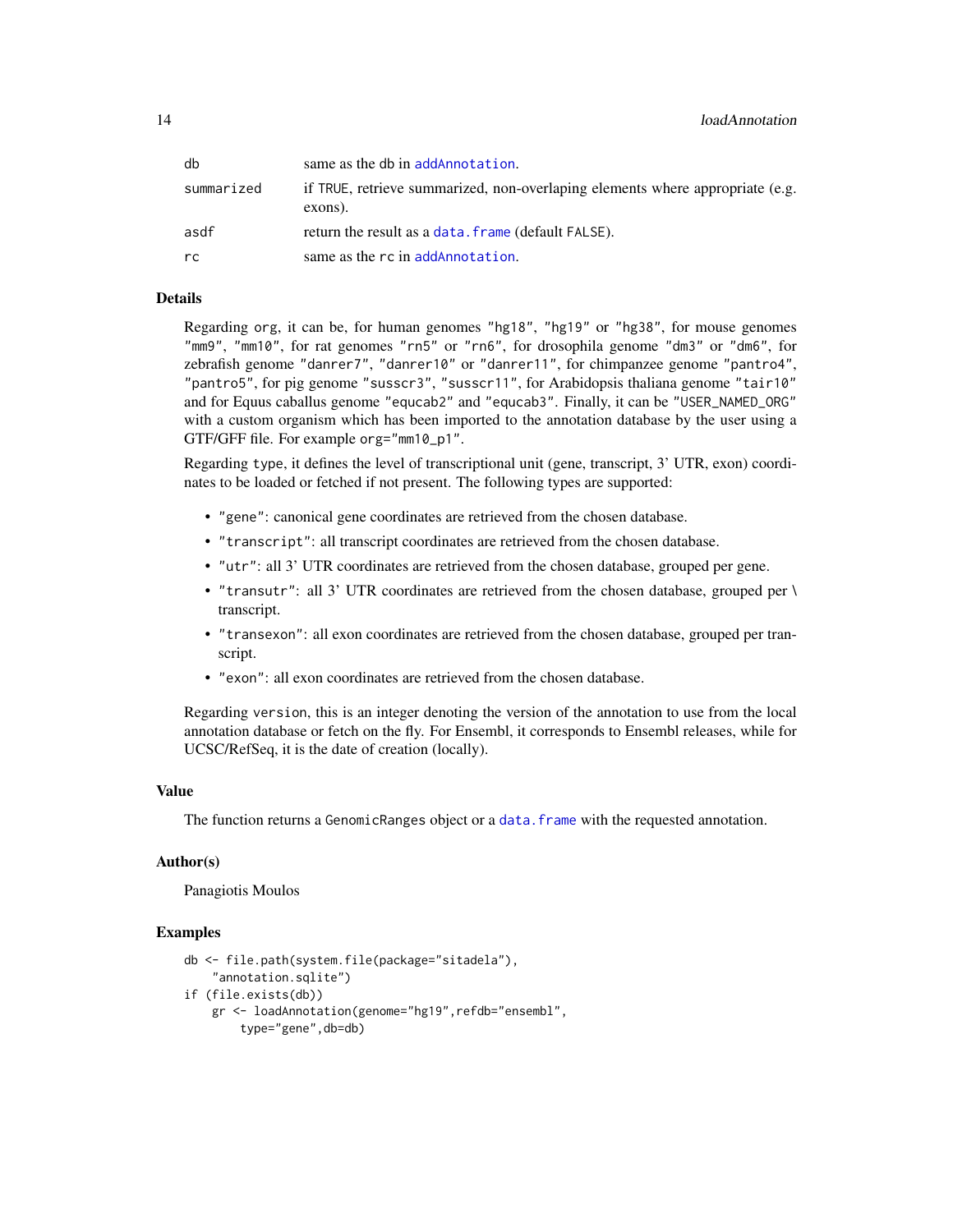<span id="page-14-0"></span>removeAnnotation *Remove an annotation from a sitadela database*

#### Description

This function removes a specific annotation from a sitadela database. It does not support multiple organism, resource and version removal for now.

#### Usage

removeAnnotation(org, refdb, ver = NULL, db = NULL)

#### Arguments

| org   | an existing organism to remove from the database. See also add Annotation and<br>addCustomAnnotation for details.                                                                                                |
|-------|------------------------------------------------------------------------------------------------------------------------------------------------------------------------------------------------------------------|
| refdb | an existing annotation source to remove from the database. See also addAnnotation<br>and addCustomAnnotation for details.                                                                                        |
| ver   | an existing annotation version to remove from the database. See also add Annotation<br>and addCustomAnnotation for details. If NULL (default), all versions corre-<br>sponding to org and refdb will be removed. |
| db    | the database to remove from, defaults to get DbPath().                                                                                                                                                           |

#### Value

The function return the number of rows removed from the database contents table.

#### Author(s)

Panagiotis Moulos

```
# Dummy database as example
customDir <- file.path(tempdir(),"test_remove")
dir.create(customDir)
myDb <- file.path(customDir,"testann.sqlite")
chromInfo <- data.frame(length=c(1000L,2000L,1500L),
    row.names=c("A","B","C"))
# Build with the metadata list filled (you can also provide a version)
if (.Platform$OS.type == "unix") {
    addCustomAnnotation(
        gtfFile=file.path(system.file(package="sitadela"),
            "dummy.gtf.gz"),
       metadata=list(
            organism="dummy",
```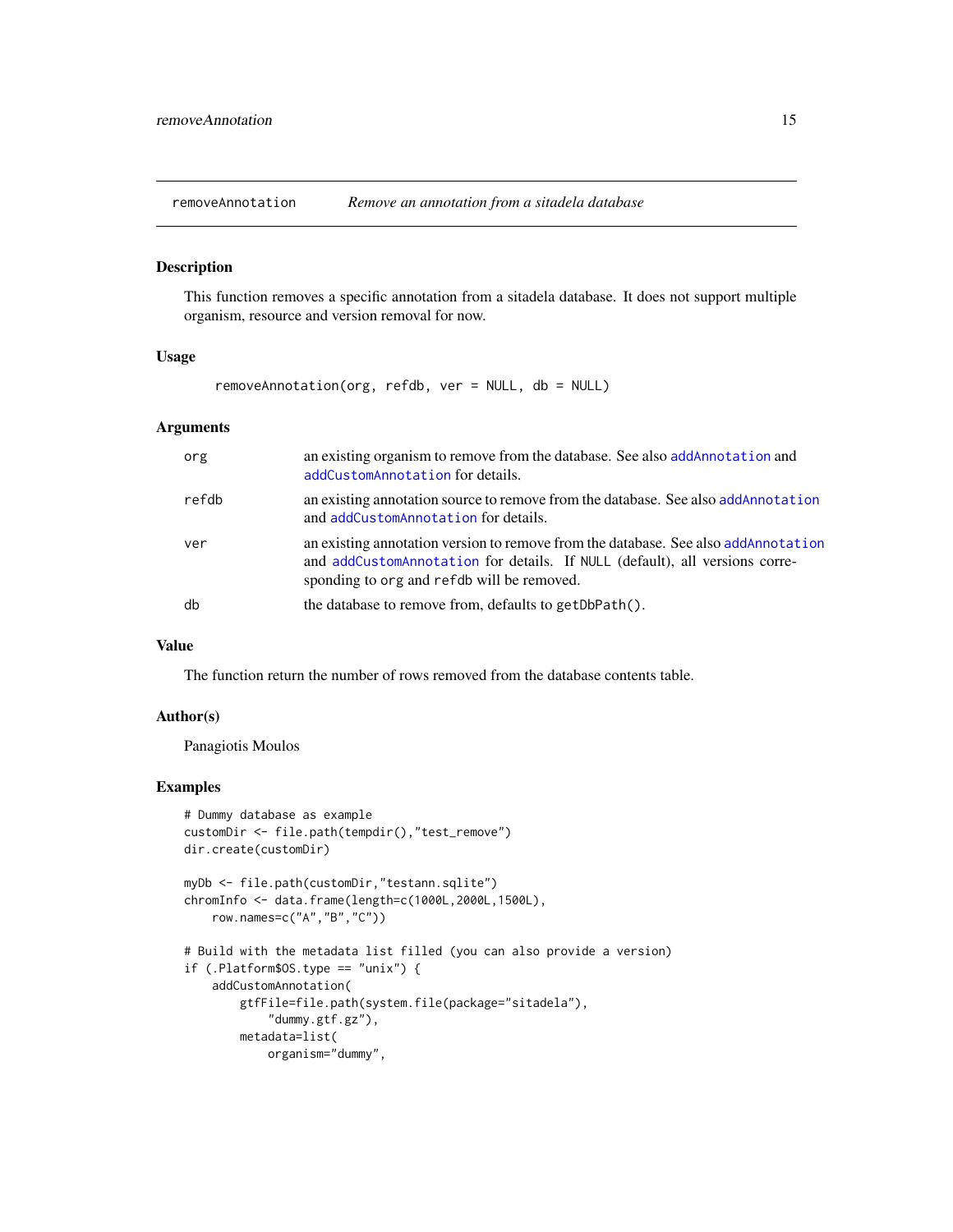#### <span id="page-15-0"></span>16 testFuns

```
source="dummy_db",
        version=1,
        chromInfo=chromInfo
    ),
    db=myDb
\mathcal{L}# Try to retrieve some data
myGenes <- loadAnnotation(genome="dummy",refdb="dummy_db",
    type="gene",db=myDb)
myGenes
# Now remove
n <- removeAnnotation("dummy","dummy_db",1,myDb)
```
}

testFuns *Query and database build testing functions*

#### Description

This group of testing fuctions can be used to test the entirety of sitadela annotation building capabilities from known resources or custom GTF/GFF files. They are useful for testing the particular annotation the user wishes to build prior to building the final database, in order to avoid failures during the longer build. In all cases, useful messages are also displayed.

#### Usage

```
testEnsembl(level = c("normal", "long", "short"),
   versioned = FALSE)
testEnsemblSimple(orgs, types, versioned = FALSE)
testUcsc(orgs, refdbs, types, versioned = FALSE)
testUcscAll()
testUcscUtr(orgs, refdbs, versioned = FALSE)
testUcscUtrAll()
testCustomGtf(gtf)
testKnownBuild(org, refdb, ver = NULL, tv = FALSE)
testCustomBuild(gtf, metadata)
```
#### Arguments

level how many Ensembl versions from the supported organisms should be checked. It can be "normal" (default), "long" or "short". See also Details.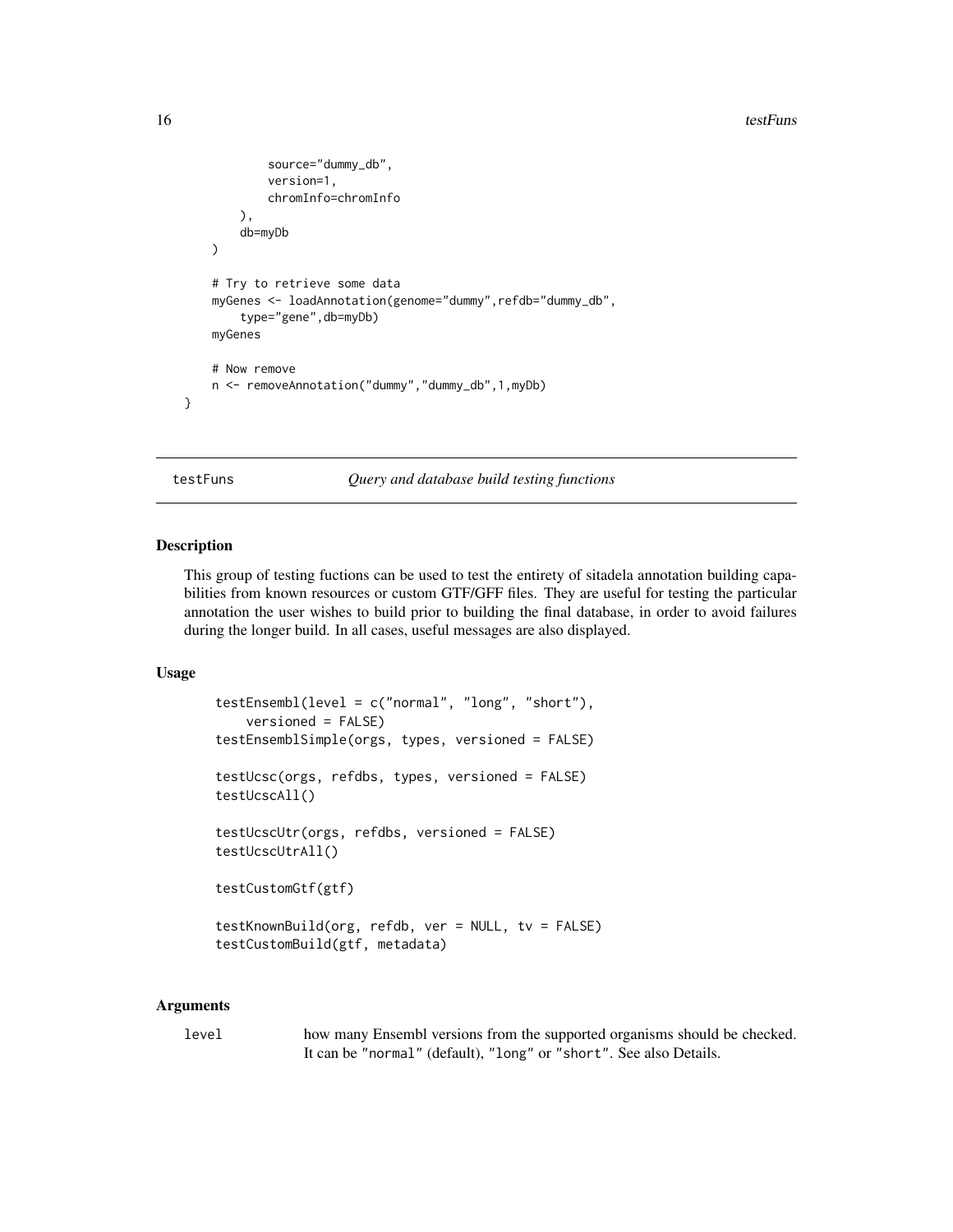#### <span id="page-16-0"></span>testFuns 17

| orgs      | a vector of sitadela supported organisms. See also add Annotation.                    |
|-----------|---------------------------------------------------------------------------------------|
| refdbs    | a vector of sitadela supported annotation, sources. See also addAnnotation.           |
| versioned | use versioned genes/transcripts where available.                                      |
| types     | a vector of sitadela annotation types. See also loadAnnotation.                       |
| org       | as orgs above but only one organism.                                                  |
| refdb     | as refdbs above but only one source.                                                  |
| ver       | specific annotation version, see also addAnnotation.                                  |
| tv        | retrieve versioned genes and transcripts when possible, see also add Annotation.      |
| gtf       | a valid GTF or GFF file.                                                              |
| metadata  | additional information on the contents of GTF/GFF file. See also addCustomAnnotation. |

#### Details

Regarding testEnsembl and its arguments, when level="normal", only the last one or two (depending on availability with Biomart) supported Ensembl versions are checked for fetching availability. If level="long", all available versions are checked for fetching availability (use with care, it can run for some time!). If level="short", only the last version of each supported organism is checked. Simpler tests with Ensembl (single organisms, types) can be performed with testEnsemblSimple. It will use only the latest version for the asked organism(s).

Regarding testUcsc, it can be used to test the queries used with the UCSC databases for a given organism and database. testUcscAll will test queries for all supported organisms and databases and may take a while to finish.

Similarly, testUcscUtr and testUcscUtrAll will test the queries and building of 3' UTR regions form UCSC databases. 3' UTR constructing is not part of the other UCSC testing functions as the process is different and may be tested only in Unix/Linux machines.

The function testCustomGtf will simply test whether the provided GTF/GFF file can be parsed and used to extract the sitadela annotation types. If this is not possible (rarely), this test will fail. If you wish to test complete database building with a custom GTF/GFF file, use testCustomBuild.

Finally, testKnownBuild will test database building and querying (add/remove annotation) for a single organism.

#### Value

This group of functions return either a vector of logical values showing success or failure of conducted tests, or a list of test failure reasons or NULL if all tests are successful. Specifically, testKnownBuild and testCustomBuild) return logicals while all the rest return NULL if tests are successful or a list of failure reasons (and the respective test) otherwise.

#### Author(s)

Panagiotis Moulos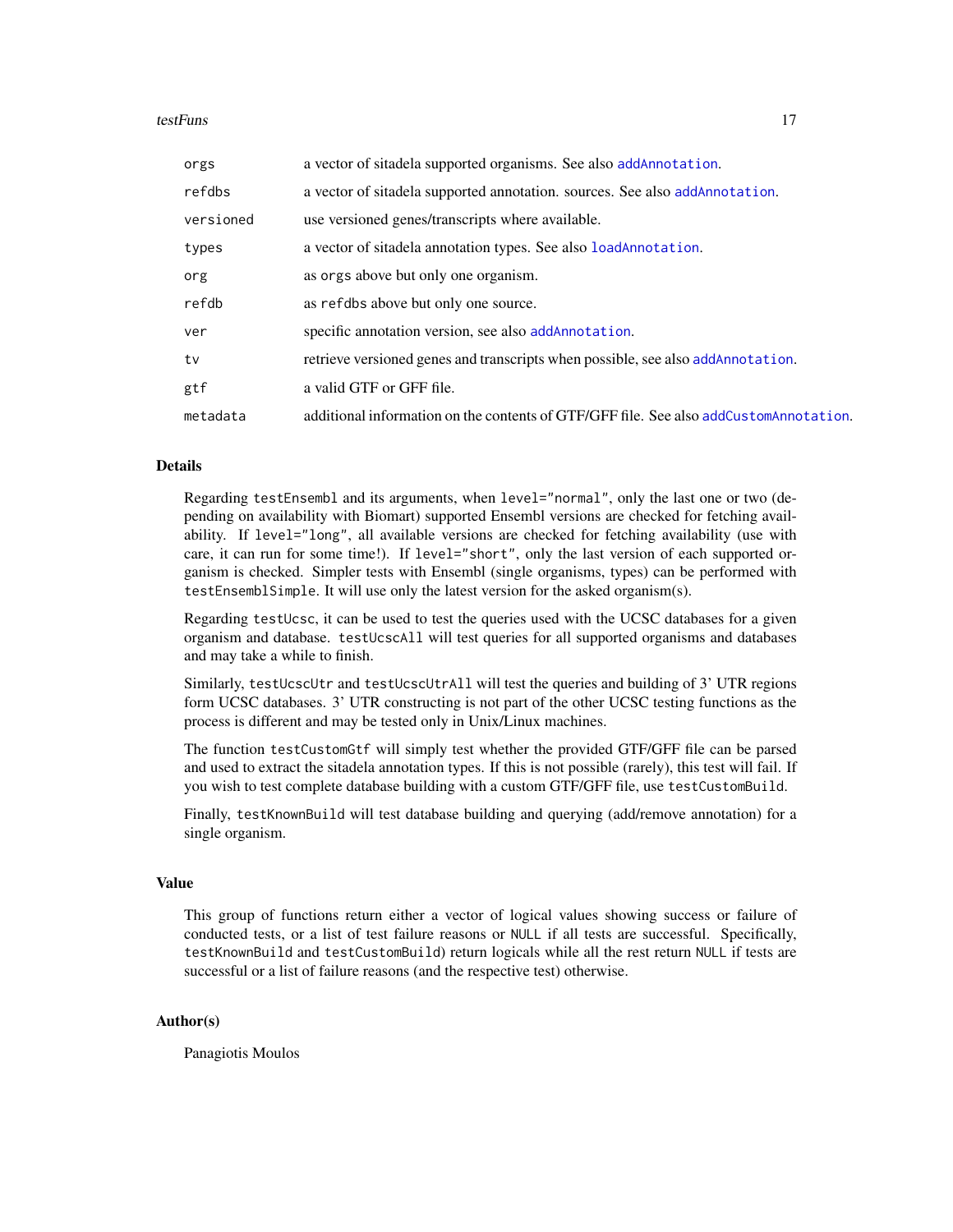```
# Test a dummy GTF file
gtf <- file.path(system.file(package="sitadela"),
    "dummy.gtf.gz")
chromInfo <- data.frame(length=c(1000L,2000L,1500L),
    row.names=c("A","B","C"))
metadata=list(
   organism="dummy",
    source="dummy_db",
    version=1,
   chromInfo=chromInfo
\lambdatestResult <- testCustomBuild(gtf,metadata)
# For this case, just testResult <- testCustomBuild()
# would also work
# More real tests
if (require(RMySQL))
    f <- testUcsc("hg19","refseq","gene",TRUE)
# Test a complete build for Ensembl mm9
# testResult <- testKnownBuild()
# Test a complete build for UCSC dm6
# testResult <- testKnownBuild("dm6","ucsc")
```